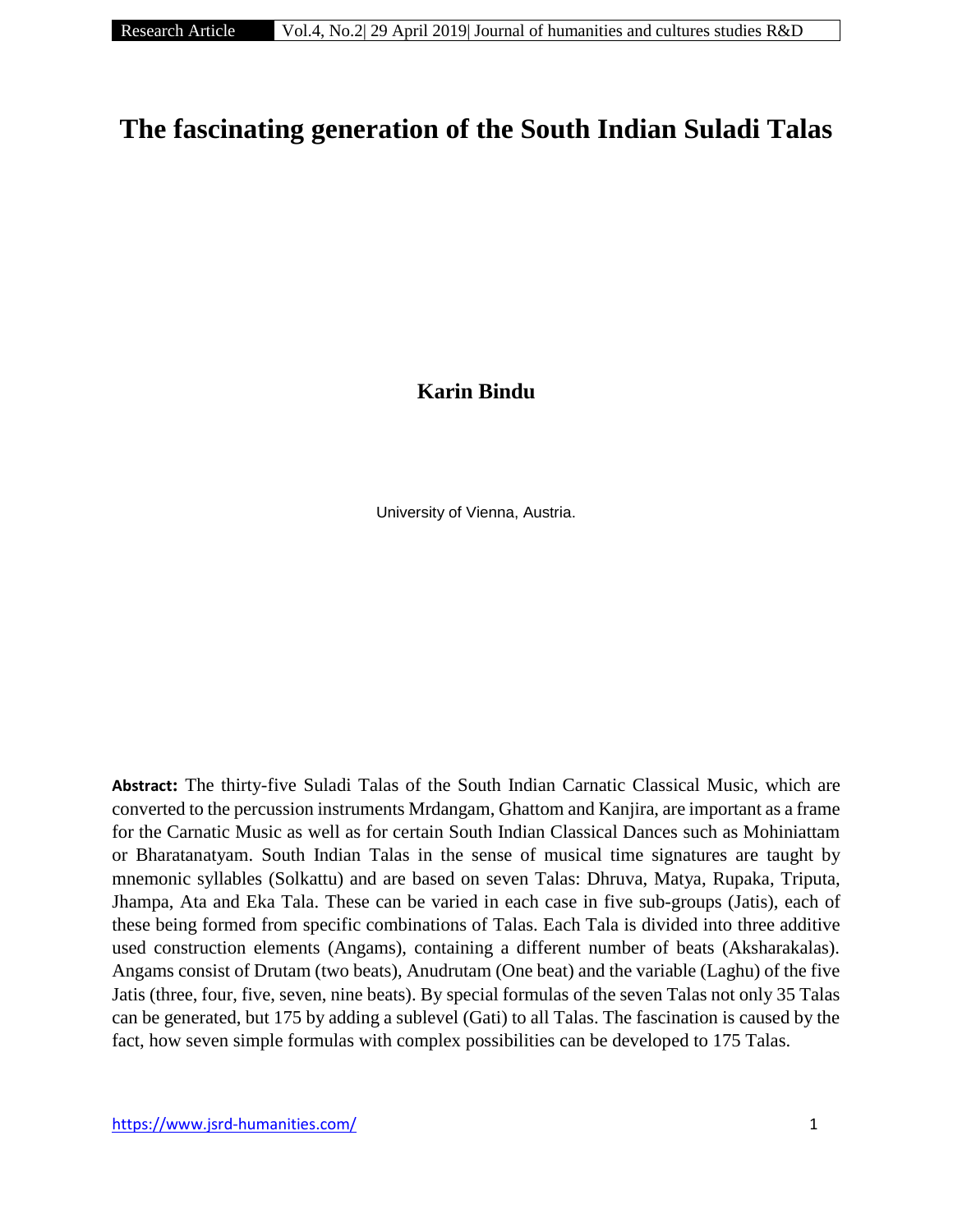#### **Keywords**

Rhythm, Ethnomusicology, India, Carnatic Music, Talas, Mrdangam, Solkattu, Drums

#### **Introduction**

In early musical treatises on Indian Music, the term "Tala" is used both for the designation of the entire rhythmic system and for one of the eight hand gestures, which, like a metronome, indicate the speed and subdivision of a meter, which makes its perception possible. These movements of the hands may be audible or inaudible, which corresponds to the terms "Sasabda Kriya" and "Nihsabda Kriya" (Chaudhary 1997,12).

Rowell (1992,191) divides the Indian Tala system into fifteen essential aspects, which for the most part take on importance up to the present time and represent the complex hierarchy of Indian rhythm. Rowell describes the **first five aspects of each Tala** as "infrastructure of musical rhythm". The term "Kala" means division of time by Tala who, in contrast to Pata, happens by inaudible hand gestures (Nihsabda Kriya).

Pata "describes an audible hand gesture (Sasabda Kriya), which is usually represented by clapping. The term itself means "fall" derived from the verbal root "pat":

In the falling of an object there is the production of sound and the purpose of saśabdakriyā is to produce a sound which can be heard. Time does not become perceptible without the sounded action. (Chaudhary 1997,12)

"Laya" describes the speed of a Tala, which can take place in three stages: druta, madhya and vilambita (fast, medium, slow). Chaudhary translates the term "Laya" into "rest" in the sense of a rest following an action. The average speed contains twice as much rest as the fast speed and vilambita Laya contains twice as much rest as Madhya Laya (Chaudhary 1997, 28).

"Yati" determines the different sequences in which the three Layas are used, as well as the order within the sequences. Here is a distinction between Sama Yati, SrotogataYati and GopucchaYati. Sama Yati describes a constant speed from the beginning to the end of a musical arrangement, SrotogataYati a slow start with speed increase to the end and GopucchaYati, which translates to "cow tail", starts at a fast pace and ends at slow speed in two to three gradations (Chaudhary 1997,55).

"Pani", also known as "Graha" ("catch"), determines the synchronicity of the beginning between musicians as well as between musicians and dancers. Sama describes a simultaneous beginning of all performers, Visama the staggered entry, which can be done either before the other performers (Atita) or after (Anagrata) (Chadhary 1997, 56).

**The other six aspects of a Tala** form the "structure level" according to Rowell (1992, 191): "Padabhaga" describes the formal unity of a foursome. Padabhagas consist of two or four Kalas, the four Padabhagas being called "Matras". In general, all Talas - consisting of long, short and final syllables - can be attributed to the two forms Caturasra (consisting of 4 Matras or beats) and Tryasra (three Matras). Due to the syllable variations, these forms are also called "Cancatputa" and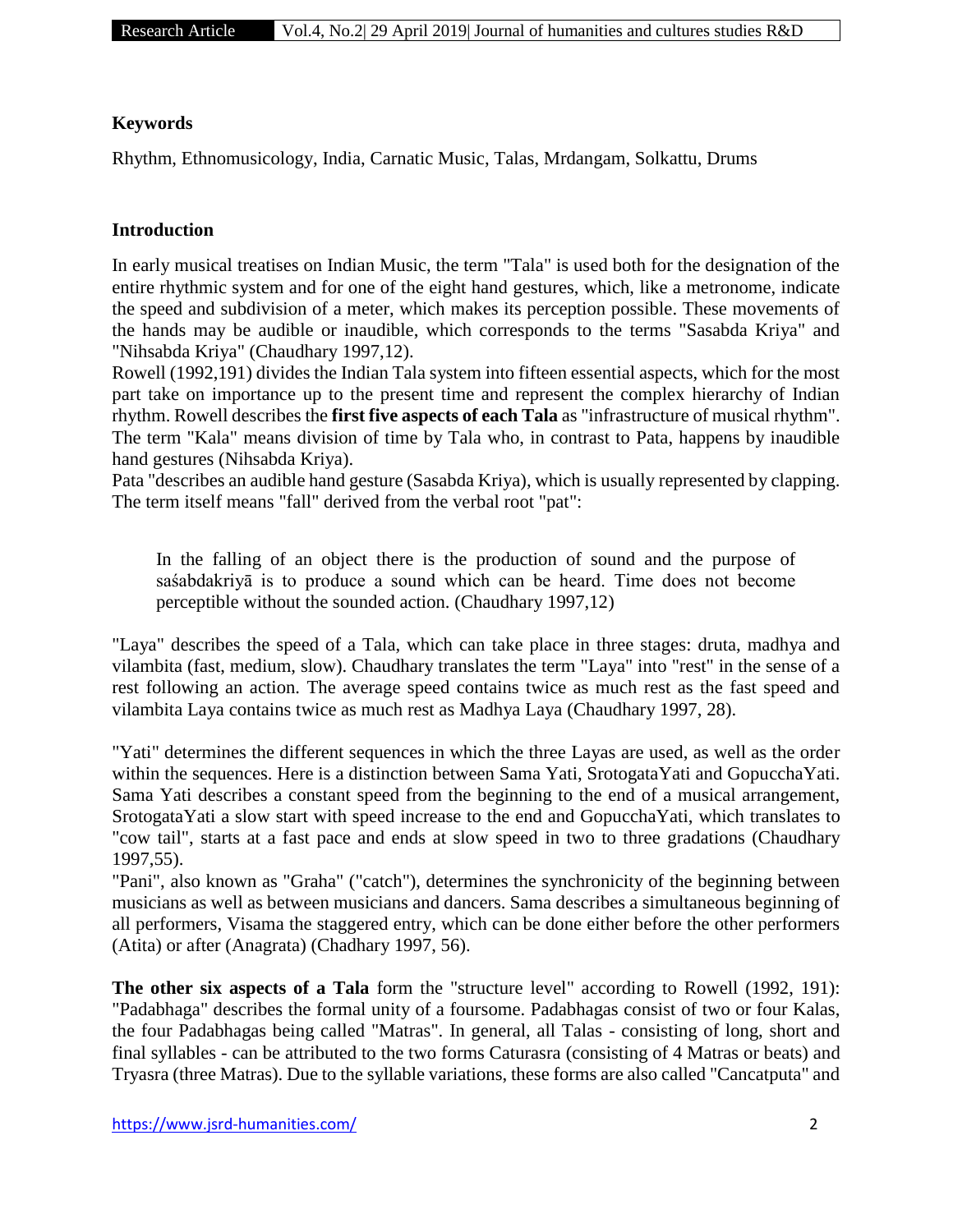"Cacaputa" in the NāṭyaŚāstra by Bharatamuni, the combination of which results in the Misra Tala (7 Matras).

Matra means a phrase consisting of four Padabhagas and is subsequently also used as the smallest unit of rhythmic-musical timekeeping - just like the term "Aksharakala" (Pesch 2009, 449).

"Parivarta" means the repetition of a formal rhythmic unity and "Vidari" is an internal break of melodic phrases, sections of a line within a musical arrangement, and thus a phrase ending with such a pause or cadence (Rowell 1992).

The same author describes "Anga" as a musical section consisting of several phrases or poetic lines. Anga also means a part of a category above it, a section within the composition, a part of an instrument and the division of a Tala (Pesch 2009, 392).

Finally, "Vastu" denotes the longer type of a formal component as well as the stanza of a song. The **two subsequent aspects of a Tala**, according to Rowell (1992, 192), form the "suprastructure" that encompasses the entire level of a composition:

"Prakarana" describes the collective term for the seven types of melodies (Saptarupa or Gitakas) of ancient ritual music. Of these, the two forms of Asarita and Vardhamana already mentioned by Bharata formed the basis for dance, in which the abovementioned Tala types Caturasra and Tryasra were used. The song forms Chandaka and Panika could also be performed in combination with dance, while in the GitakasRk, Gatha and Sama the Tala as Metrum was given no importance. (Chaudhary 1997, 152- 153).

"Avayava" includes alternative versions of the Gitakas, which are created by variations in performance.

According to Rowell (1992), the last two aspects are contained in all levels of rhythmic hierarchy: "Giti" - the setting of a lyrics in four variations, and "Marga" - the relative intensity of events within a given period. This indicates both the measure of each Kriya and the full duration of a Tala.

In the Nāṭya Śāstra, written by Bharatamuni around 100 before or after Christ, five Marga Talas were mentioned, consisting of a different sequence of short (Laghu), long (Guru) and extended (Pluta) sequences in the ratio 1: 2: 3. These are represented by the letters "I", "S" and "Ś": The Tala Caccatputah therefore consists of the combination Guru - Guru - Laghu - Pluta (SSIŚ), Cacaputah from Guru - Laghu - Laghu - Guru (SIIS), Satpitaputrakah from Pluta - Laghu - Guru - Guru - Laghu - Pluta (ISSIŚ), Sampakvestakah from Pluta - Guru – Guru - Guru - Pluta (ŚSSŚ), and Udghattah from Guru - Guru - Guru (SSS). These talas were constructed in three stages: Ekakala (simple), Dvikala (double), and Catuskala (quadrupled), both proportions and the length of the rhythmic phrase being doubled or quadrupled in the latter two stages. The temporal dimensions of the Tala Satpitaputrakah therefore comprise six, twelve, and twenty-four Kalas (Rowell 1992, 196-200).

The above mentioned Nāṭya Śāstra of Bharatamuni represents the earliest source of a detailed and complete description of the contemporary musical rhythm system of India, the explanations of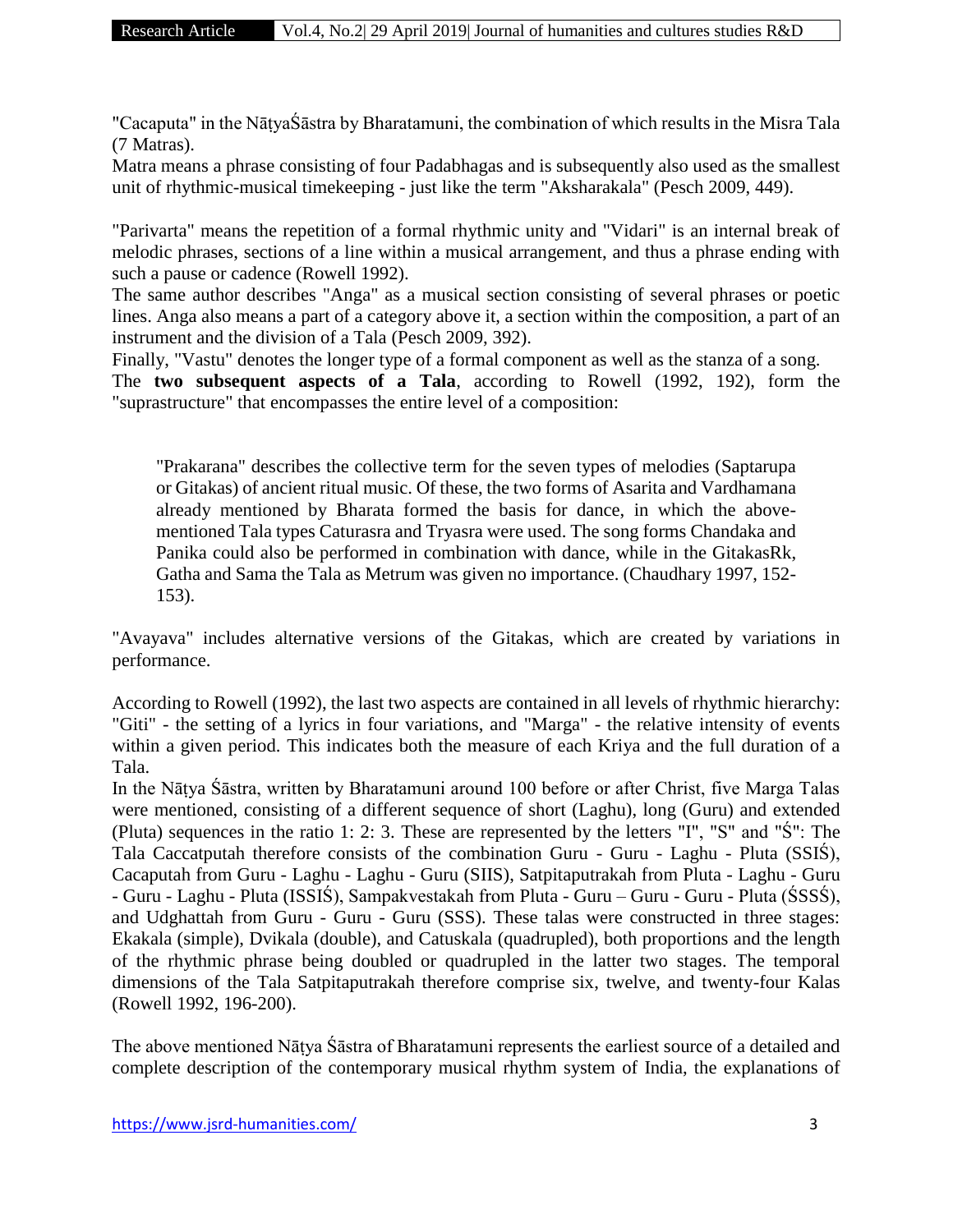which have been further clarified and supplemented in later works such as the Abhinavabharati by Abhinavagupta and the Sangitaratnakara by Sarngadeva.

A variety of other sources of information on Indian music and rhythmics are mentioned by the South Indian musicologist Sambamoorthy (1960, 17-19), with significant written sources written in Sanskrit, Telugu and Tamil. Authorities of ancient works include Brahma, Yashtika, Kasyapa, Tumburu, Anjaneya, Somesvara, Vena, Shanmukha, Agastya, Durgasakti, Chandi, Bhringi, Daksha Prajapati, Devendra and Ravana.

The same author also mentions some books on dance that include chapters on music, such as the works "NatyaChudamani" by Somanarya, "Nritta Ratnavali" by Jayasena and "Natya Darpana" by Ramachandra and Gunacharya. Other sources include the commentaries on Bharata's "Nāṭya Śāstra" and the book "Sangita Ratnakara" by Sarngadeva, as well as the written traditions of the "Vedas", "Brahmanas", "Upanishads", "Ramayana", "Mahabharata", "Vayu Purana", the books of Kalidasa, the the "Yataka" legends, "Panchatantra","Kamikagamam","Tolkappiyam","Silappadikaram"," Pattupattu","Kalladam" and others.

Other sources include sculptures and paintings in various caves and temples such as the sculptures in Amaravati, Sanchi and Barhut, the frescoes of the Ajanta Caves, the temples in Chidambaram, Tanjore and Vriddhachalam. Likewise, coins feature musical imprints, and governmental documents relating to the governments of various kings contain texts about music and musicians who played for the kings. District leaves, travelogues, copper plates, palm leaves and papers contain information as well as compositions. Copper records with songs, titles and awards from the "Tallapakam" composers are stored in Tirupati (Sambamoorthy 1960,21-22).

Finally, Sambamoorthy mentions the book "Butavetalavaguppu" ("Tiruppugazh") of Arunagirinathar, which contains a description of the Ragas (Melodies) and Talas from the Medieval Period. Prize songs by students about their teachers and composers are just as good a source as letters and oral traditions of well-known families (such as Shyama Shastri).

The enormous variety of traditions illustrates the problems of each research project in relation to the evolutionary history of Indian rhythmic, which without knowledge of the Sanskrit language cannot dive into the full depth.

# **The Suladi Talas**

In the thirteenth century, the division into the North Indian Hindustani and the South Indian Carnatic Music took place. The former fell under the influence of Persian and Afghan music, while South Indian music developed in its own tradition and individuality (Bhagyalekshmi 2004,2).

The application of South Indian Tala systems varies according to the tradition of sacred or profane musical genres and has developed over the centuries, which will not be considered in this article.

Besides the Carnatic Talas different rhythm systems are existing till today in relation to certain kinds of music ensembles and their functions in South India´s daily or ritual life.

Essential for us is to know, that only a part of full range of Suladi Talas and its metric shortened variants (Chapu Talas) are used in the Classical Carnatic Music and for the accompaniment of Mohiniattam, Bharatanatyam and Ottam Thullal Performances until the present time (Bindu 2013, 65).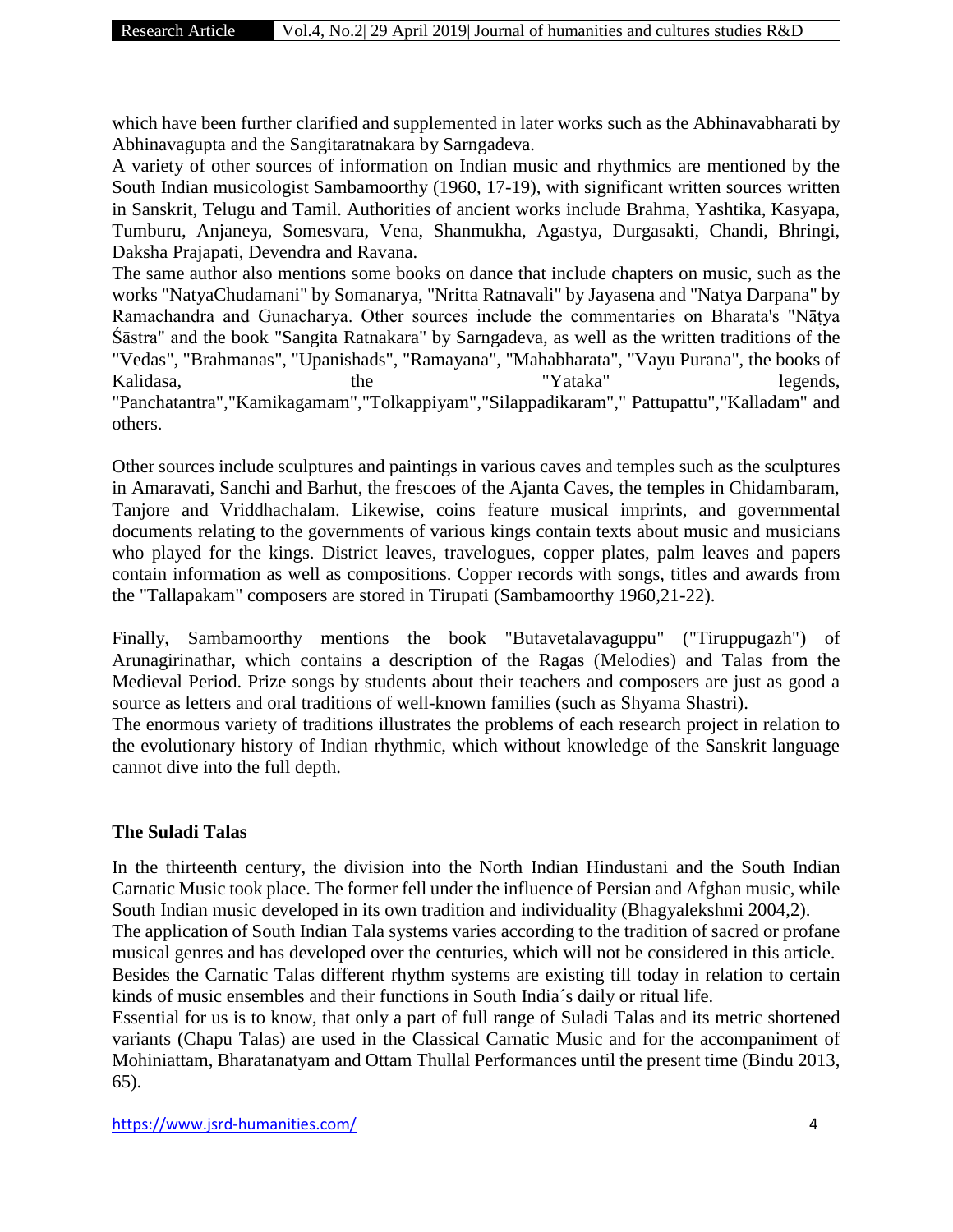In the ancient medieval writings on music there was no notation, music was transmitted orally. Fragments of lyrics were engraved on sheets or copper plates. According to Sambamoorthy, the need for a notation arose only through the complicated compositions of the musical trinity (Tyagaraja, Syama Shastri and Muttuswami Dikshitar, who lived between 18th and middle of the 19th century (Sambamoorthy 1960, 188-189).

Later written symbols for the Angas of the Suladi Talas consisted only of the letters I (for the Laghu), U (Anudrutam), O (Drutam) and E for Guru.

The integration of western notation in written music records became popular towards the end of the 19th century: in the publications of Tachur Singaracharlu (1873) short and long letters were used for the notes, as well as commas. 1892 T.M. Venkatesa Sastri used points for octave notes and lines for the duration of the notes in the book Sangita Svayambodhini.

In 1904 Subbarama Dikshitar created a sophisticated set of symbols in the book Sangita Sampradaya Pradarsini to record the various Gamakas (Ornamentations). Sambamoorthy used for the first time small and large letters from the English alphabet to differentiate the time units in his "South Indian Music Book". Here the small letters of the seven notes "s", "r", "g", "m", "p", "d", "n" meant a timeline of an Aksharakala, their capitalization two Aksharakalas. Likewise, for the first time Sambamoorthy placed the numbers next to the Laghu sign to mark the variations of the Jatis in Carnatic Music: beside the sign "I" (for Laghu) he noted either the numbers "3", "4", "5" ,"7" or "9" depending on whether it was Tisra (3), Chaturasra (4), Khanda (5), Misra (7) or Sankirna (9) Jati. Other characters such as "+" and "-" were also used for Eduppu, which is the starting point of a Tala cycle (Sambamoorthy 1960, 193).

This point-the count in the tāla cycle on which a piece, a new section of a piece, or a main phrase of a piece begins- is named *eḍuppu* (a Tamil word) or *graha* (a Sankskrit word). The tāla count on which eḍuppu falls depends on the composition……..Completion of melodic phrases, even in improvisation that is based on a composition, is marked by the repetition of a particular melodic phrase, beginning at eḍuppu. Thus eḍuppu is an important place for rhythmic cadences. (Wade 1987, 126)

The entire cycle of a Tala is called "Avarta", which is divided into Angas, the first beat of a cycle is known as "Sam" or "Samam", symbolized by an "x", as you will see in the figure of Bhagyalekshmi.

As mentioned in the abstract above the Suladi Talas of Carnatic music are based on seven Talas, the so-called "Sapta Talas", which are each variable in five Jatis. Each of these Talas is made up of specific combinations of three symbolic Angas: Anudrutam (U) comprising one beat, Drutam (O) two strokes, and Laghu  $(I<sup>n</sup>)$  a variable number of strokes depending on the Jati of the Tala is played. Each of the seven Talas can be played in all five Jatis, where in the Laghu signature the "n" is replaced by the respective number of strokes: Tisra Jati (3) contains three strokes, Khanda Jati (5) five strokes, Chaturasra Jati (4)four strokes, Misra Jati (7) seven strokes and Sangirna Jati (9) nine (Wade 1987, 22).

The seven Talas are called Dhruva (with its formula I<sup>n</sup> O I<sup>n</sup> I<sup>n</sup>), Matya (I<sup>n</sup> O I<sup>n</sup>), Rupaka (O I<sup>n</sup>), Triputa (I<sup>n</sup> O O), Jhampa (I<sup>n</sup> U O), Ata (I<sup>n</sup> I<sup>n</sup> O O) and Eka (I<sup>n</sup>). By the possibilities of variation in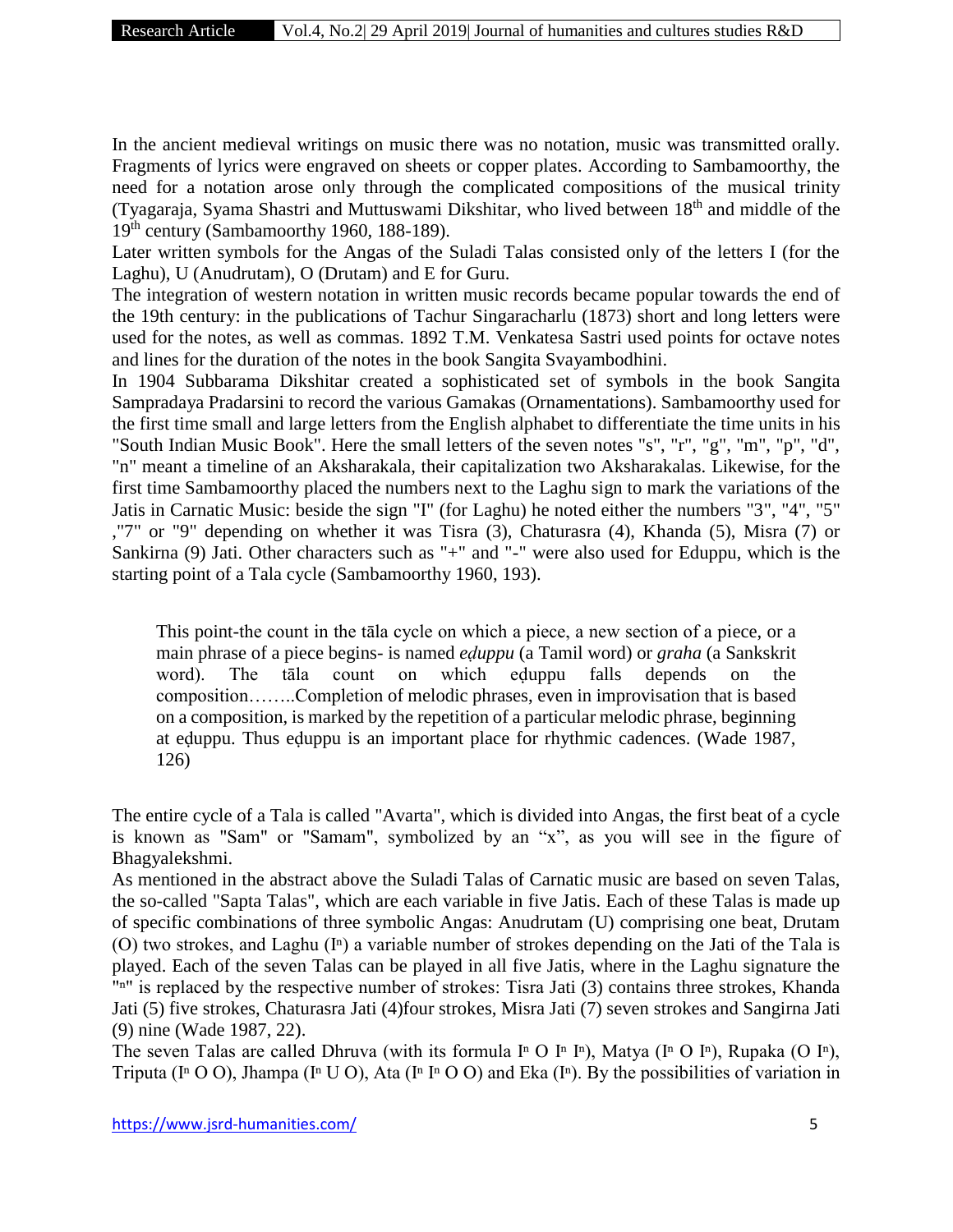the respective five Jatis they form the 35 Suladi Talas of the Carnatic Music, as you see in the figure below.

| <b>Tālas</b>  | Jāti              | <b>Shortname</b> | <b>Symbols</b>                 | of Akshara     |  |
|---------------|-------------------|------------------|--------------------------------|----------------|--|
|               | <b>Variations</b> |                  | the Angas                      | <b>Kalas</b>   |  |
| <b>Dhruva</b> | Tisra Jāti        | Mani             | $I3OI3I3$                      | 11             |  |
|               | Chaturasra        | Srikara          | $I^4OI^4I^4$                   | 14             |  |
|               | Jāti              |                  |                                |                |  |
|               | Khanda Jāti       | Pramana          | $I5OI5I5$                      | 17             |  |
|               | Misra Jāti        | Purna            | $I7OI7I7$                      | 23             |  |
|               | Sangirna Jāti     | Bhuvana          | $I^9OI^9I^9$                   | 29             |  |
| <b>Matya</b>  | Tisra Jāti        | Sara             | I <sup>3</sup> OI <sup>3</sup> | 8              |  |
|               | Chaturasra        | Sama             | $I^4OI^4$                      | 10             |  |
|               | Jāti              |                  |                                |                |  |
|               | Khanda Jāti       | Udaya            | I <sup>5</sup> OI <sup>5</sup> | 12             |  |
|               | Misra Jāti        | Udirna           | I <sup>7</sup> OI <sup>7</sup> | 16             |  |
|               | Sangirna Jāti     | Rava             | I <sup>9</sup> OI <sup>9</sup> | 20             |  |
| <b>Rupaka</b> | Tisra Jāti        | Chakra           | $OI^3$                         | 5              |  |
|               | Chaturasra        | Patti            | $OI^{\overline{4}}$            | 6              |  |
|               | Jāti              |                  |                                |                |  |
|               | Khanda Jāti       | Raja             | $OI^5$                         | $\overline{7}$ |  |
|               | Misra Jāti        | Kala             | OI <sup>7</sup>                | 9              |  |
|               | Sangirna Jāti     | <b>Bindu</b>     | $OI^9$                         | 11             |  |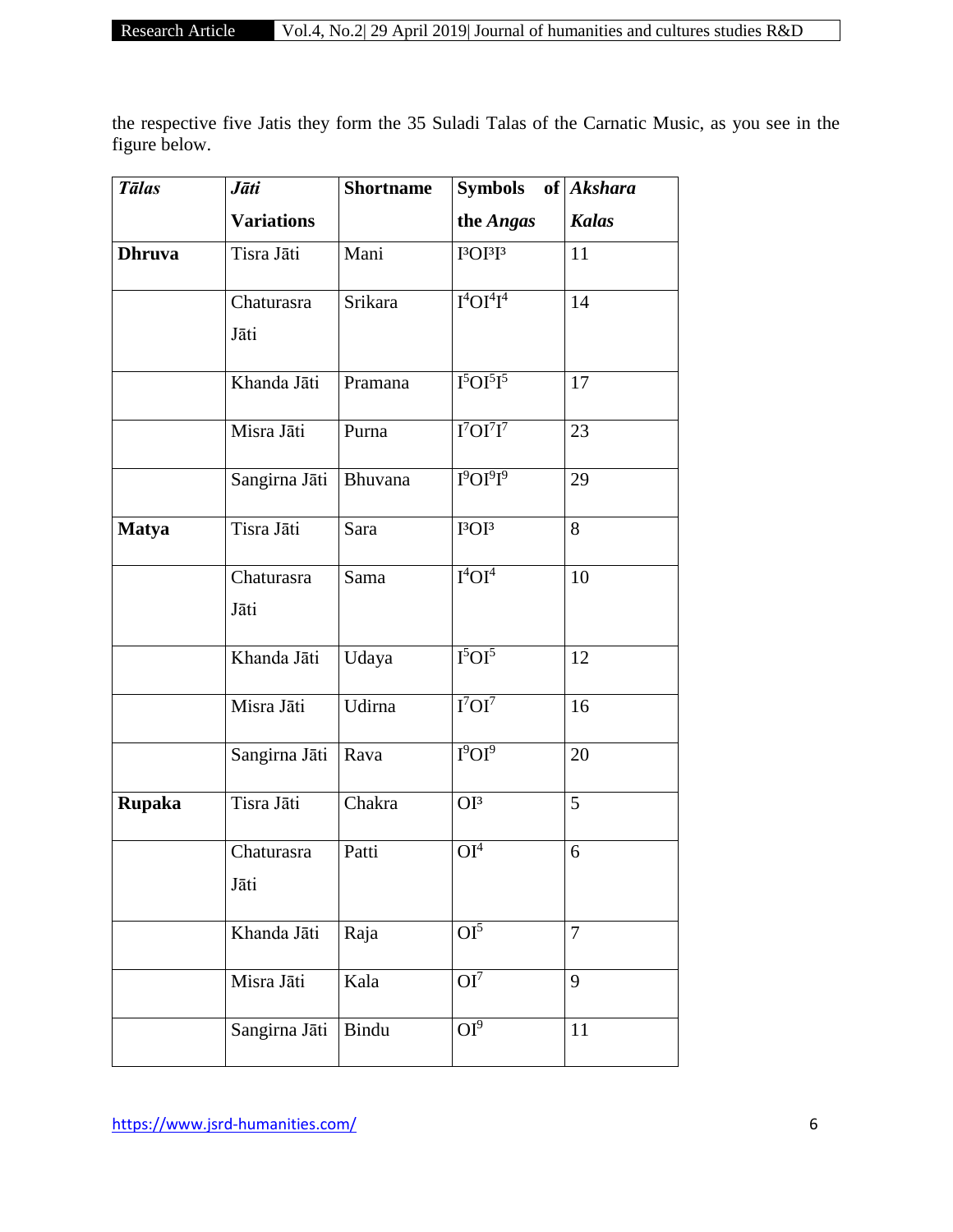| <b>Jhampa</b>  | Tisra Jāti         | Kadamba      | I <sup>3</sup> UO                | 6              |
|----------------|--------------------|--------------|----------------------------------|----------------|
|                | Chaturasra<br>Jāti | Madhura      | $I^4$ UO                         | $\overline{7}$ |
|                | Khanda Jāti        | Chana        | I <sup>5</sup> UO                | 8              |
|                | Misra Jāti         | Sura         | $\overline{I^7UO}$               | 10             |
|                | Sangirna Jāti      | Kara         | $I^{9}UO$                        | 12             |
| <b>Triputa</b> | Tisra Jāti         | Sankha       | I <sup>3</sup> OO                | $\overline{7}$ |
|                | Chaturasra<br>Jāti | Adi          | I <sup>4</sup> OO                | 8              |
|                | Khanda Jāti        | Dushkara     | $\overline{I^500}$               | 9              |
|                | Misra Jāti         | Lila         | $\overline{I^7OO}$               | 11             |
|                | Sangirna Jāti      | <b>Bhoga</b> | 1 <sup>9</sup> OO                | 13             |
| Ata            | Tisra Jāti         | Gupta        | I <sup>3</sup> I <sup>3</sup> OO | 10             |
|                | Chaturasra<br>Jāti | Lekha        | $I^4I^4OO$                       | 12             |
|                | Khanda Jāti        | Vidala       | I <sup>5</sup> I <sup>5</sup> OO | 14             |
|                | Misra Jāti         | Laya         | I <sup>7</sup> I <sup>7</sup> OO | 18             |
|                | Sangirna Jāti      | Dhira        | $I^{9}I^{9}OO$                   | 22             |
| Eka            | Tisra Jāti         | Sudha        | $I^3$                            | $\overline{3}$ |
|                | Chaturasra<br>Jāti | Mana         | $I^4$                            | $\overline{4}$ |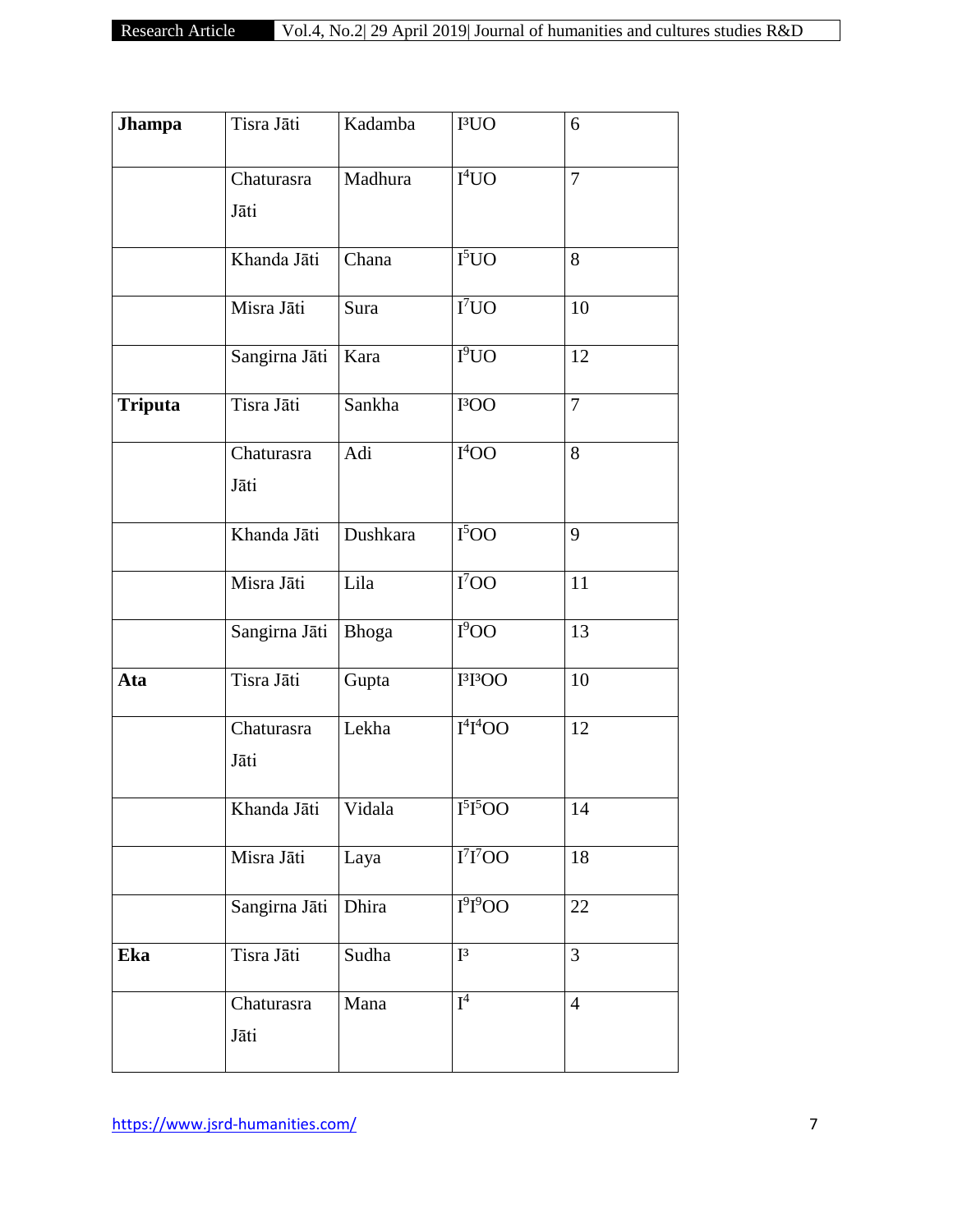| Khanda Jāti          | Ratha |    |  |
|----------------------|-------|----|--|
| Misra Jāti           | Raga  |    |  |
| Sangirna Jāti   Vasu |       | тQ |  |

**Figure 1:** Suladi Talas, Bhagyalekshmy (2004, 17)

Before we proceed with the underlying level of Gati, you will ask how these Talas are applicabile to any instrument and how it is possible to learn this Talas?

I started my career as a percussionist, when I first got to know Tablas, a North Indian Percussion Instrument, in 1991. My Gurus for Tablas in the years 1991 and 1992 have been K.J. Thomas from Kumily, Gopan and his Guru Manohar Keshkar from Trivandrum. K. J. Thomas, who died at a very young age, had also begun to teach me in Mrdangam, the Classical Percussion Instrument of the Carnatic Music. Although he had tried to explain the system of the Suladi Talas, it only happened during my first field research in 2004, that I started to understand that complex system of Talas.

The relation between pupil and Guru, as well as detailed informations about all Carnatic Music Instruments, such as Ghattam, Khanjira, Veena, Bansuri, Violin, Murchang and others will be left aside not to go beyond the scope of this article. The next figure will just show you how a South Indian Mrdangam, the main Percussion Instrument in the Carnatic Music, looks like.



**Figure 2:** Mrdangam Player Praveen in Trivandrum. Foto: Karin Bindu (2012)

What should be mentioned is, that you will not be able to study any of these instruments without a teacher and without getting initiated by him or her to the Deities of the Hindu Pantheon. The origin of Indian Music and Music Instruments is regarded to be devine, therefore Music is not only played for the people, but for the Deities as well.

<https://www.jsrd-humanities.com/> 8 I had mentioned above, that all Talas are taught through mnemonic syllables, which include their way how to be played on the instrument.These syllables are called "Konnakkol", "Solkattu", or "Nattuvangam": "Solkattu" syllables are used to teach percussion instruments, "Konnakkol" means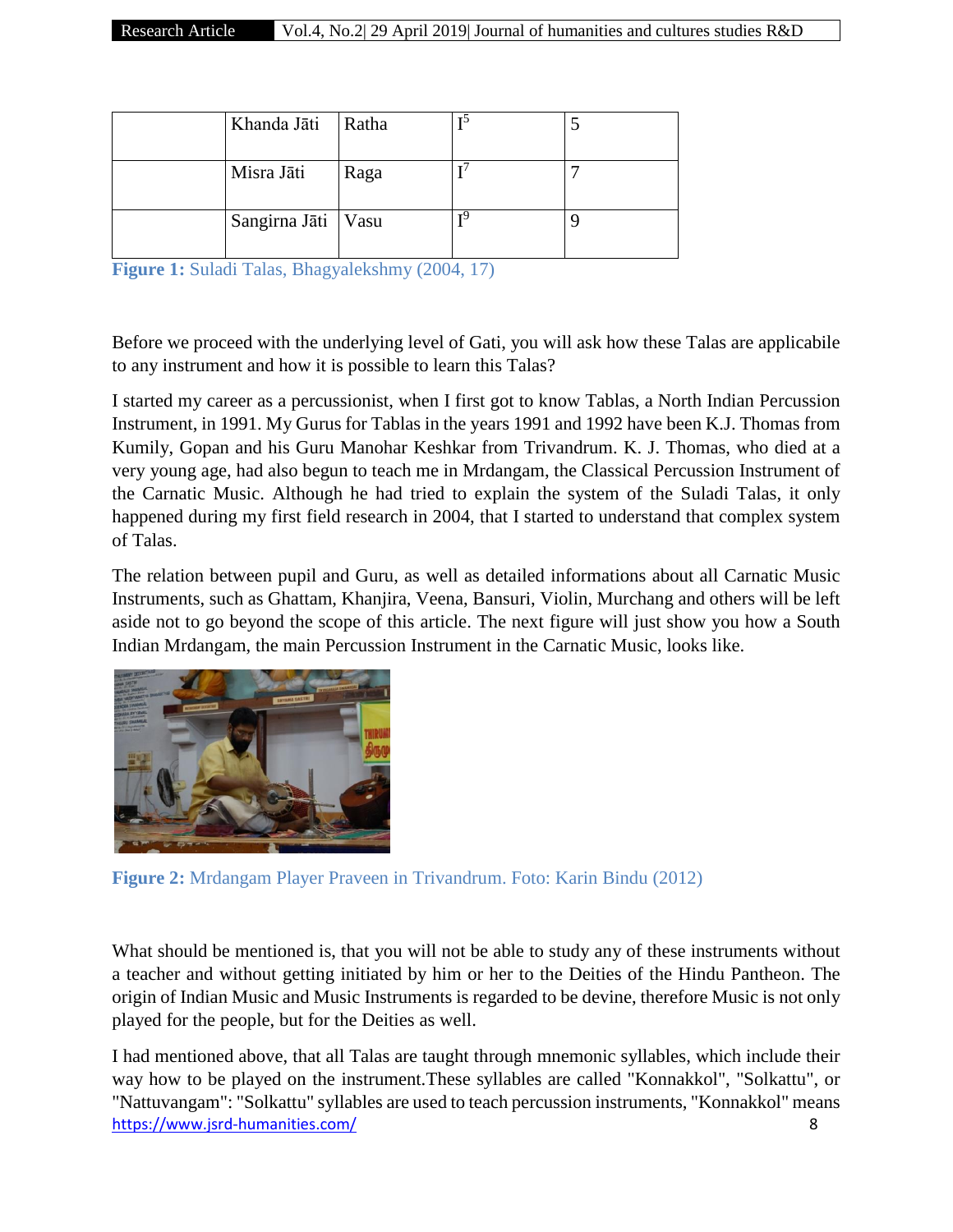the Solkattu syllables when presented by a vocalist / vocalist without instrumental accompaniment, and "Nattuvangam" syllables include combinations of syllables and punctuation deviating from the Solkattu to use standard phrases for dance movements (Pesch 2009, 206).

My first lesson with K.J. Thomas in Kerala, Kumily,1992 contained the syllables "Ta", "Ti", "Dom", and "Nam". The first two syllables were played on the right head of the drum with the typical "spreading finger technique" on the black striking surface of powdered iron ore, where "Ta" is played with middle finger and ring finger and "Ti" by the index finger of the right hand. "Dom" is played with the flat hand on the sounding edge of the left drumhead and "Nam" is played with the index finger of the right hand on the sounding edge of the right drumhead, while the ring finger of the right hand muffles the black surface (Shyahi). I also had to spell out loud these syllables while playing, and practice them in three speeds, while my Guru moved his hands (Kriyas) indicating the Tala. The concept of Kriya will get explained later.

An analysis of all the syllables used by Brown, who was one of the first westerners to write down his complete Mrdangam lessons, showed that twelve lessons were used in the material of his lessons for which twenty-nine syllables appeared. The pronunciation of them varied a little to the syllables I had learnt.

Without regard to their relative importance or rarity, the twenty –nine syllables arranged in phonological order, that is, according to the place of pronunciation, are as follows: KA KI, KU, KUM, GA, GI, GU, HA, JO, ṬA, ḌA, ḌU, ṆA, ṆU, TA; TAN, TAM, TIN, TON, TOM, DI, DIN, DIM, NA, NAN, NAM, LAN, RI and MI. (Brown 1965, 97)

The syllable "Ta" was used for eight different single strokes as well as for three combinations of both hands. As I have learnt one of that combinations are made by playing the above described "Ta" on the right head with the full hand stroke "Ke" into the middle of the left drumhead. Instead of the "Ta" also a "lan" stroke – a slap with the small finger of the right hand to the sounding edge of the right drumhead can be combined with the left hand "Ke".

Syllable diversity can occur due to various reasons such as variations in the Talas, better spelling modes and others.

Here, syllable diversity is explained by the factor of assimilation or phonetic decay: by speeding up, "KI ṬA" becomes "KIDA" or "KETA" as I have learnt.

# **Filling the Jati levels of Suladi Talas with syllables**

According to Brown (1965, 100) the following syllables mark the most common groupings: TAKA (2 beats), TAKITA (3 beats), TAKADIMI (4 beats), TAKA TAKITA (5 beats), TAKA TAKADIMI (6 beats), TAKITA TAKADIMI (7 beats), TAKADIMI TAKADIMI (8 strokes), TAKADIMI TAKA TAKITA (9 strokes).

These common groupings are very important for the Jati variations within the Suladi Talas. In the following figure I want to explain how groupings of syllables will get applied to a certain Tala. In that case it will be Triputa Tala Chaturasra Jati, which is very common in South India, and better known as Adi Tala with the structure I <sup>4</sup>OO.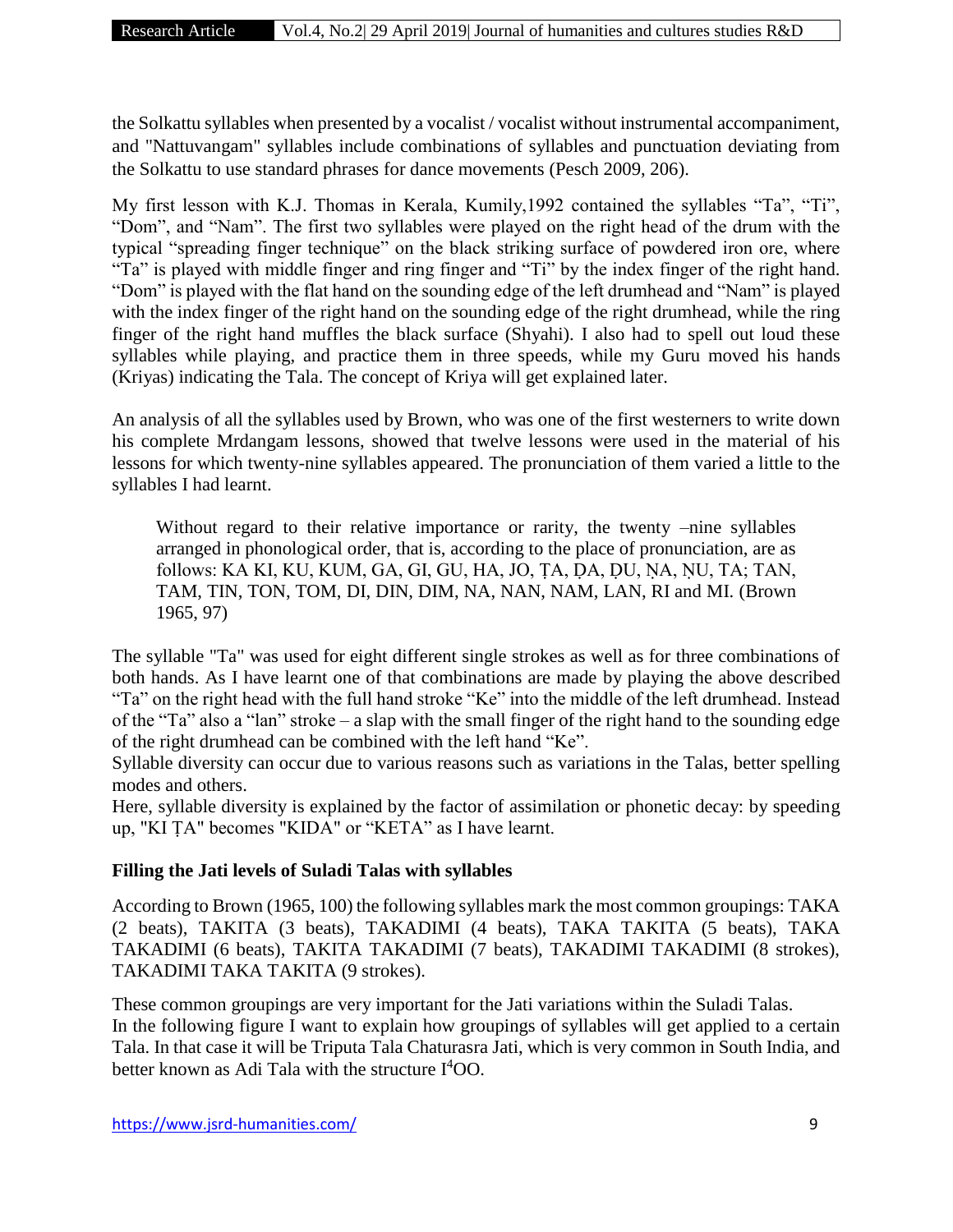|    |    | 3  | 4  |    | O  | −  | 8              | Akshara  |
|----|----|----|----|----|----|----|----------------|----------|
|    |    |    |    |    |    |    |                | kalas    |
| X  |    |    | 3  | X  |    | X  |                | Kriya    |
| Ta | Ka | Di | Mi | Ta | Ka | Ge | N <sub>o</sub> | Solkattu |

**Figure 3 :** Structure of Adi Tala

What is striking here is the fact, that although the Kriya row shows the same Drutam symbols twice (x,v), the syllables below show variations. That combination of "Ge" and "No" is done in order to recognize the end of the Tala. Ge is played like the sounding "Dom" on the left head of the drum, "No" means the stroke "Nam" as explained above. The emphasis on the penultimate syllable gives the musician enough time to come back in time to the starting point of the Tala Avarta, the "Sam". This is one of the most important aims in Carnatic Ensemble play. Variations, improvisations and communications between the players (Jugalbandhi) can be done, but a common start on the "Eduppu" is a must.

If we apply the same system on Ata Tala Tisra Jati (I<sup>3</sup>I<sup>3</sup>OO), it's generation by syllables will be like that. Instead of the repetition of "Ta" and "Ke" on the ninth and tenth beat again "Ge" and "No" are placed.

|                  |    |    |    |    | n  |    |              |    | 10 |
|------------------|----|----|----|----|----|----|--------------|----|----|
| $\boldsymbol{X}$ |    | ി  | X  |    | ⌒  | X  | $\mathbf{V}$ | X  | v  |
| Ta               | Ke | Ta | Ta | Ke | Ta | Ta | Ka           | Ge | No |

**Figure 4:** Ata Tala Tisra Jati

To understand the middle row of the handgestures (Kriyas) it is important to know, that during a Carnatic Classical Concert either the vocalist is steadily doing Kriyas or an additional person, who is only sitting on the stage to guarantee the correct timing of the Tala. The Indian audience, which is categorized depending on having knowledge as music insider or just consuming outsider, uses to follow the Talas of the Concert by doing the Kriyas on their legs or their hands. That means that vocalists and audience form a kind of "living metronome".

In the introduction we learnt about inaudible Kriyas (Nihsabda Kriya) and

audible hand gestures (Sasabda Kriya). These gestures are important to mark the "Angas" of a Tala, for the Indian rhythm system is an additive system (in contrast to the western divisive system of notation). Anudrutam, consisting of one stroke is expressed here by clapping (in the notation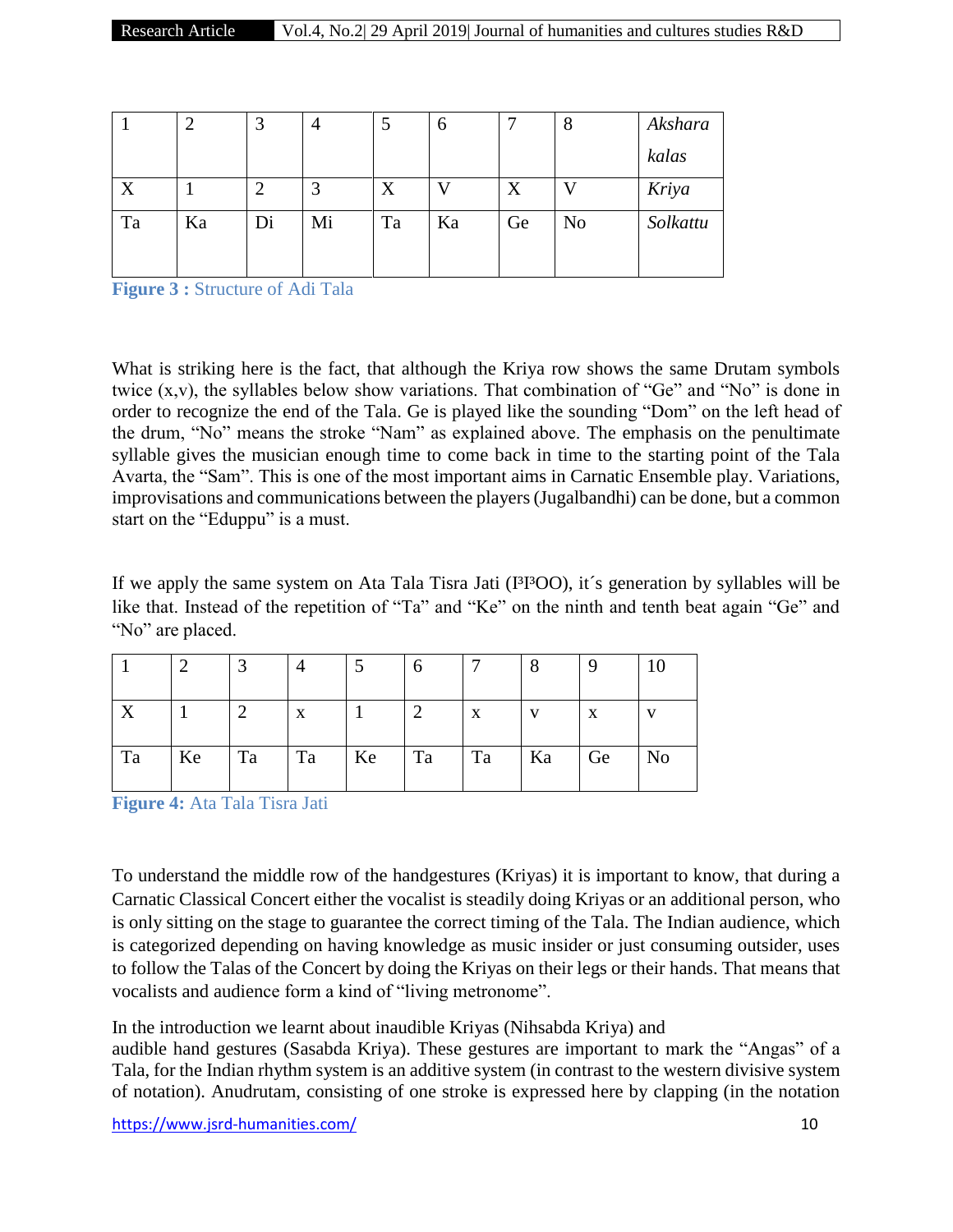indicated by the symbol "x" or "+"). Drutam is expressed by clapping and "wave", that means the palm of the right hand moves in a half circle to the right side, the palm shows towards the sky. A Laghu is done by "finger counts", which are partly inaudible, partly audible to follow an Anudrutam. Here, the number "1" symbolizes the little finger, "2" the ring finger, "3" the middle finger, "4" the index finger and "5" the thumb.

The hand movement of the "finger counts" can be done in several ways: according to Wade and to my own observations, the respective fingers are typed on the thumb tip of the same hand, on the right thigh, or on the palm of the left hand, the movement always leads from the little finger in the direction of the thumb. If Laghus are to be displayed with seven or nine strokes, the Kriyas as described above continue in the direction of the thumb, the "7" starts again at the little finger, "8" takes place at the ring finger, and the "9" ends at the middle finger (Wade 1987, 124-125).

If we apply our knowledge now to the Jhampa Tala Misra Jati  $(I<sup>7</sup>UO)$ , as you see in figure 5, claps will be on the first, eight and ninth stroke.

|    |    | ⌒          |    |    |    |    | $\circ$ |             | 10 |
|----|----|------------|----|----|----|----|---------|-------------|----|
| Δ  |    | $\sqrt{2}$ |    |    |    |    | X       | $\mathbf X$ |    |
| Ta | Ke | Ta         | Ta | Ka | Di | Mi | Ta      | Ge          | No |

**Figure 5:** Jhampa Tala Misra Jati

In the same way all 35 Suladi Talas, shown in the chart above, can be filled by that basic strokes, but the tricky fact is, when used as accompanying Tala during a concert, other syllables indicating other sound patterns and playing techniques are used as noted in figure 6.

| Kum   |       |       |  | timtim   kum   timtim   kum   timtim   kum   Ketatake |
|-------|-------|-------|--|-------------------------------------------------------|
| tatim | tatim | tatim |  | tatim   tareketa                                      |

**Figure 6:** Adi Tala as played by K.J. Thomas 1994 (Bindu 2013, 78)

Here the syllable "Kum" means "Dom", "tim" is played like "Na", but to the inner ring of the right drumhead. If we would compare that structure to the western notation system and would see the whole structure as  $8/4$ , the first "Kumtatim" would be Triplets, followed by two eight notes ("timtim"), and the last phrase "Ketataketareketa", which is very popular at the end of a Tala Avarta, would be 32th notes.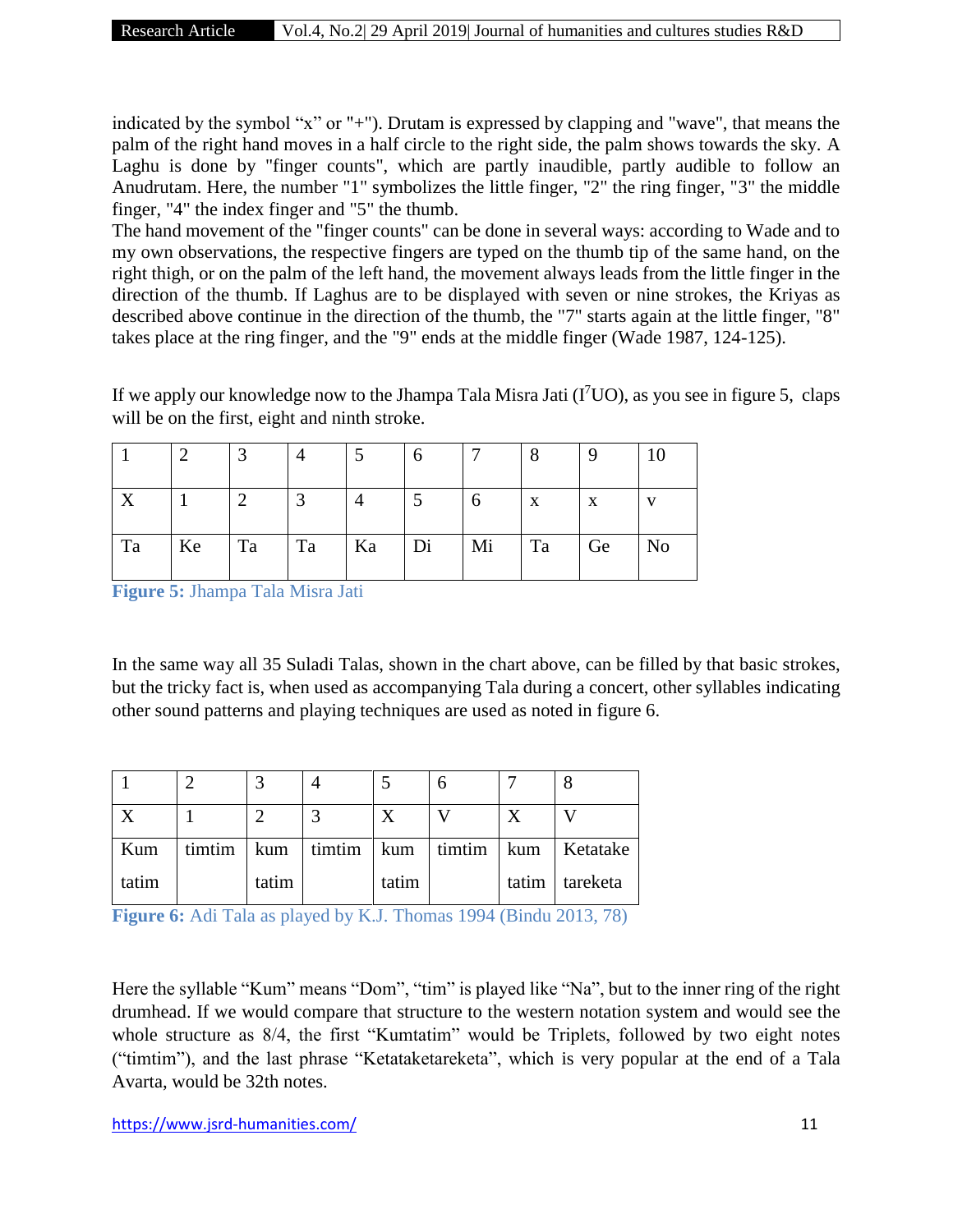The following figure shows the South Indian way of notation in Suladi Alankaras, sung by students in three speeds only for practice purposes. The title line lists the corresponding Tala, its name, the number of Aksharakalas, and the symbols of the Angas. That is the whole information a Percussionist will get in Carnatic Music books!

| 14.32. Chaturasra Eka, Maana, 4-l laghu                                           |                                         | 心意<br>道                                   |
|-----------------------------------------------------------------------------------|-----------------------------------------|-------------------------------------------|
| x123<br>x123                                                                      | 1. 8 7 双面 1. 又距<br>x 1 2 3              | 四 章<br>爆<br>王 夏 印<br>8. Khanda Jhampa. Cl |
| $\lfloor$ r g m p<br>$\log r$ gm                                                  |                                         |                                           |
| $\lvert \lvert m p d n \rvert \rvert \rvert p d n s \rvert \rvert s n d p \rvert$ |                                         | NXXXALIX                                  |
| $\ln d$ pm $\ln g$                                                                | $\vert \vert p \vert m g r \vert \vert$ | mgrs                                      |
| 15-3. Khanda Dhruva-Pramana, 17-IOII                                              |                                         |                                           |
|                                                                                   |                                         | $\Omega_{\text{m}}$ D $Q_{\text{m}}$      |
| $x \checkmark$<br>x 1 2 3 4                                                       | x 1234                                  | x1234                                     |
| $\vert s \tau, g \rangle$<br>ST                                                   | S, I, g,                                | $s \, r \, g \, m$ ,                      |
| $\parallel$ r g $,$ m,<br>$\vert$ r g                                             | $r, g, m$ ,                             | $rgm p$ ,                                 |
| $\parallel$ g m, p,<br> g m                                                       | g, m, p,                                | $gm p d$ ,                                |
| $\parallel$ mp, d,<br>$\mathsf{m}$ $\mathsf{p}$                                   | $m$ , $p$ $d$ ,                         | mpdn,                                     |
| $\vert \vert p d$ , n,<br> p                                                      | $ p, d n$ ,                             | $p$ d n s, $\leq$                         |
| $ \sin$<br>sin, d,                                                                | s, n d                                  | s n d p                                   |
| n d<br>$n$ d, $p$ ,                                                               | n, d p                                  | ndpm                                      |
| dp<br>dp, m,                                                                      | $d$ , $p$ m                             | $dp$ m g                                  |
| $p$ m, $g$ ,<br>$ p \ m$                                                          | p, m, g                                 | $p$ m $g$                                 |
| mg<br>m g, r,                                                                     | m, g<br>r                               | $mg$ $rs$ ,                               |

**Figure 7: Chaturasra EkaTala, Khanda Dhruva Tala, Bhagyalekshmy (2004, 25)**

#### **Generating Gati levels to create 175 Talas**

However, each Akshara of all Suladi Talas can be further divided into four Matras, three, five, seven and nine - this subdivision is called "Gati". Accordingly, a distinction can be made between Tisra Gati, Chaturasra Gati, Khanda Gati, Misra Gati and Sangirna Gati. Through this additional subdivision of all Sapta Talas - described in the image of Suresh as "Step -3", there are a total of 175 rhythmic combination options that are available by percussionists for the accompaniment of Carnatic music and performing arts. It must also be remarked, that mostly a small selection of all possibilities is used, between ten and 15 Talas in particular.



taalas seen in Step -1. Hence, we arrive at  $7 \times 5 = 35$  in Step 2.

These five gathi variations are possible for each of the five options [of step 2] of each of the seven basic taalas [of step 1].<br>Hence, we arrive at [7 x 5]  $\times$  5 = 175 taalas

<https://www.jsrd-humanities.com/> 12 **Figure 1:** Variations of Adi Tala in Jatis and Gatis (Suresh 2002, 25)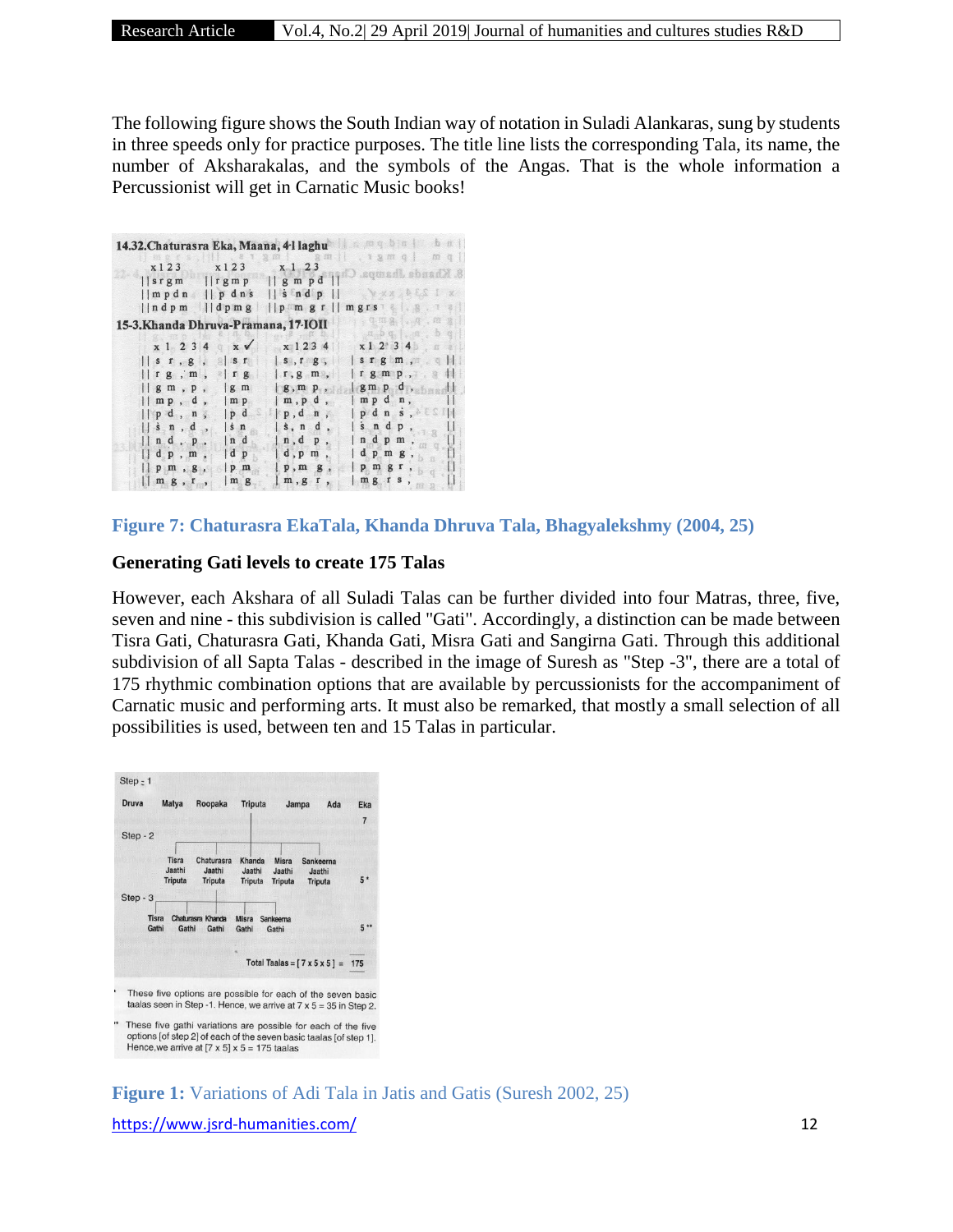To illustrate this further generation possibility, we take Eka Tala Khanda Jati, which has got the structure  $I^5$  as an example in all possible Gati variations.

|                                                 | っ  |                |
|-------------------------------------------------|----|----------------|
|                                                 |    | C              |
| Ta Ke Ta Ke   Ta Ke Ta Ke   Ta Ke Ta Ge  <br>Ta | Ta | N <sub>o</sub> |

**Figure 9:** Eka Tala KhandaJatiTisraGati, 15 Aksharakalas

| Tа | Та                                                    | Tа | N <sub>0</sub> |
|----|-------------------------------------------------------|----|----------------|
|    | Ta Ke Ta Ke   Ta Ke Ta Ke   Ta Ke Ta Ke   Ta Ke Ta Ge |    |                |

**Figure 10:** Eka Tala KhandaJatiChaturasraGati, 20 Aksharakalas

|    |    |    |    | Ta Ke Ta Ke   Ta Ke Ta Ke   Ta Ke Ta Ke   Ta Ke Ta Ke   Ta Ke Ta Ge |
|----|----|----|----|---------------------------------------------------------------------|
| Tа | Τа | Та | Та | N <sub>0</sub>                                                      |
|    |    |    |    |                                                                     |

**Figure 11:** Eka Tala KhandaJati Khanda Gati, 25 Aksharakalas

|       |       |       |       | Ta Ke Ta   Ta Ke Ta   Ta Ke Ta   Ta Ke Ta   Ta Ke Ta   Ta Ke Ta   Ta Ke Ta |       |       |
|-------|-------|-------|-------|----------------------------------------------------------------------------|-------|-------|
| Ke Ta | Ke Ta | Ke Ta | Ke Ta | Ke Ta                                                                      | Ke Ta | Ge No |
|       |       |       |       |                                                                            |       |       |

**Figure 12:** Eka Tala KhandaJatiMisraGati, 35 Aksharakalas

|                                                                     |    |    |    | Take   Take   Take   Take   Take   Take   Take   Take   Take   Take |    |    |    |    |                |  |
|---------------------------------------------------------------------|----|----|----|---------------------------------------------------------------------|----|----|----|----|----------------|--|
| Take   Take   Take   Take   Take   Take   Take   Take   Take   TaGe |    |    |    |                                                                     |    |    |    |    |                |  |
| Ta                                                                  | Ta | Ta | Ta |                                                                     | Ta | Ta | Ta | Ta | N <sub>o</sub> |  |
|                                                                     |    |    |    |                                                                     |    |    |    |    |                |  |

**Figure 13:** Eka Tala Khanda Jati Sangirna Gati, 45 Aksharakalas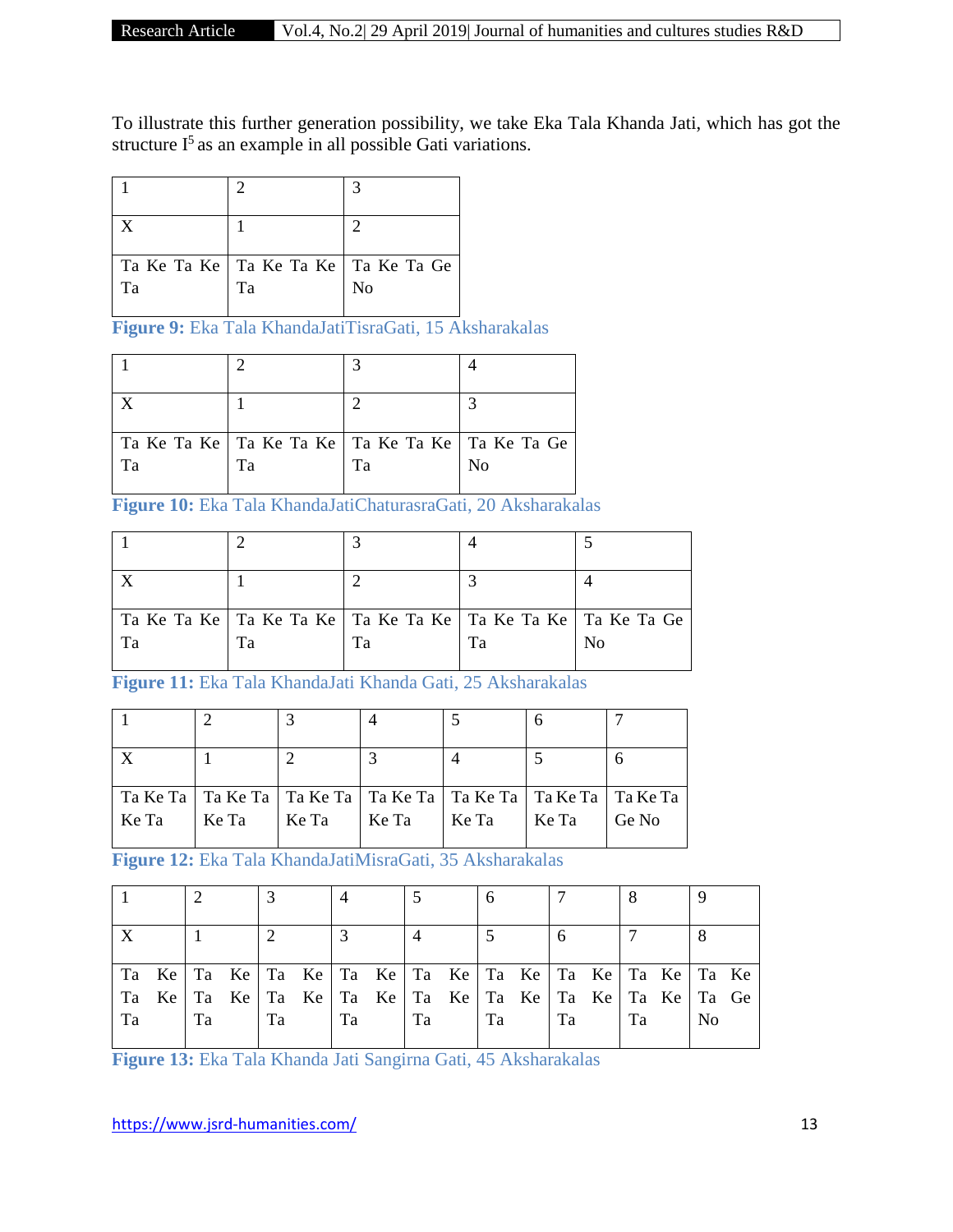Remember, that this example contains just one of the five Jati variations of Eka Tala. If you vary Eka Tala Chaturasra Jati in all Gati variations, the syllables of the last row will be "Ta Ka Di Mi" and "Ta Ka Ge No" in the last column. In that way Eka Tala Chaturasra Jati will increase to 12, 15, 20, 28, 36 Aksharakalas by generating Tisra, Chaturasra, Khanda, Misra and Sangirna Gati levels. If you go back to figure 6 you can imagine, how many variations of additional structures by all applied Talas for concert or dance accompaniment could be done, you will realize that the fascination of generating Talas will be a never-ending story.

### **Conclusion**

Bharatamuni's work Nāṭya Śāstra contained the first detailed descriptions of systematic music and dance traditions of India. Systematic remarks were subsequently supplemented by further explanations, for example in the Abhinavabharati of Abhinavagupta (1000 AD) and in the Sangitaratnakara of Sarngadeva (around 1240 AD).

One of the most important functional distinctions of two musical genres was already made in the Nāṭya Śāstra: the Gandharva tradition included timeless, sacred and composed musical forms practiced by the Gandharvas, the lower deities of Hinduism, while the Gana tradition had profane, improvisational character. Locally differentiated styles served the entertainment of the people. Since Sarngadeva, these terms have been renamed Marga and Desi Sangita, both of which include combinations of song (Gita), instrumental music (Vadya), and abstract dance (Nrtta).

Both traditions are subdivided into temporal order systems by complex hierarchical rhythmic musical structures - the Talas -, which according to Rowell (1992) contain fifteen important aspects.

The thirty-five Suladi Talas of South Indian Carnatic music, which are transposed on the percussion instruments Mrdangam, Ghattom and Kanjira are and learned by syllables (Solkattu). They are based on seven Talas - the so-called "Sapta Talas" Dhruva, Matya, Rupaka, Triputa, Jhampa, Ata and Eka. Each Tala is variable into five subgroups (Jatis) and formed from specific combinations of three symbolic Angas: Anudrutam comprises one beat, Drutam two strokes and Laghu a variable number of strokes which depends on which of the five Jatis of the Tala is played: Tisra Jati contains three strokes, Khanda Jati five strokes, Chaturasra Jati four strokes, Misra Jati seven strokes and Sangirna Jati nine strokes.

The Angas themselves are accompanied by hand movements (Kriyas) or marked by their symbols in the notation. A further subdivision of the Suladi Tala into underlying three, four, five, seven and nine Gati plains allows them to be generated in a total of 175 Talas, which would be available for the accompaniment of Carnatic Music and Performing Arts. Generally, only an increasingly small selection of Talas is needed for the current repertoire.

Structuring inserts such as Yati (Break), Mora (finishing Phrase), Korvai and Faran belong to the most amazing arithmetic and logistical feats of a player, who must have mathematical mind to calculate the phrases in a way, that they always reach the starting point in time.

These phrases as well as deeper knowledge about compositional elements and speed variations could not get attention within this article.

Apart from gaining deeper understanding about South Indian rhythmic systems by following a huge variety of written and architectonic sources, new research developments in music technology, analysis and synthesis are made by MIR (Music Information Research), which develops Tala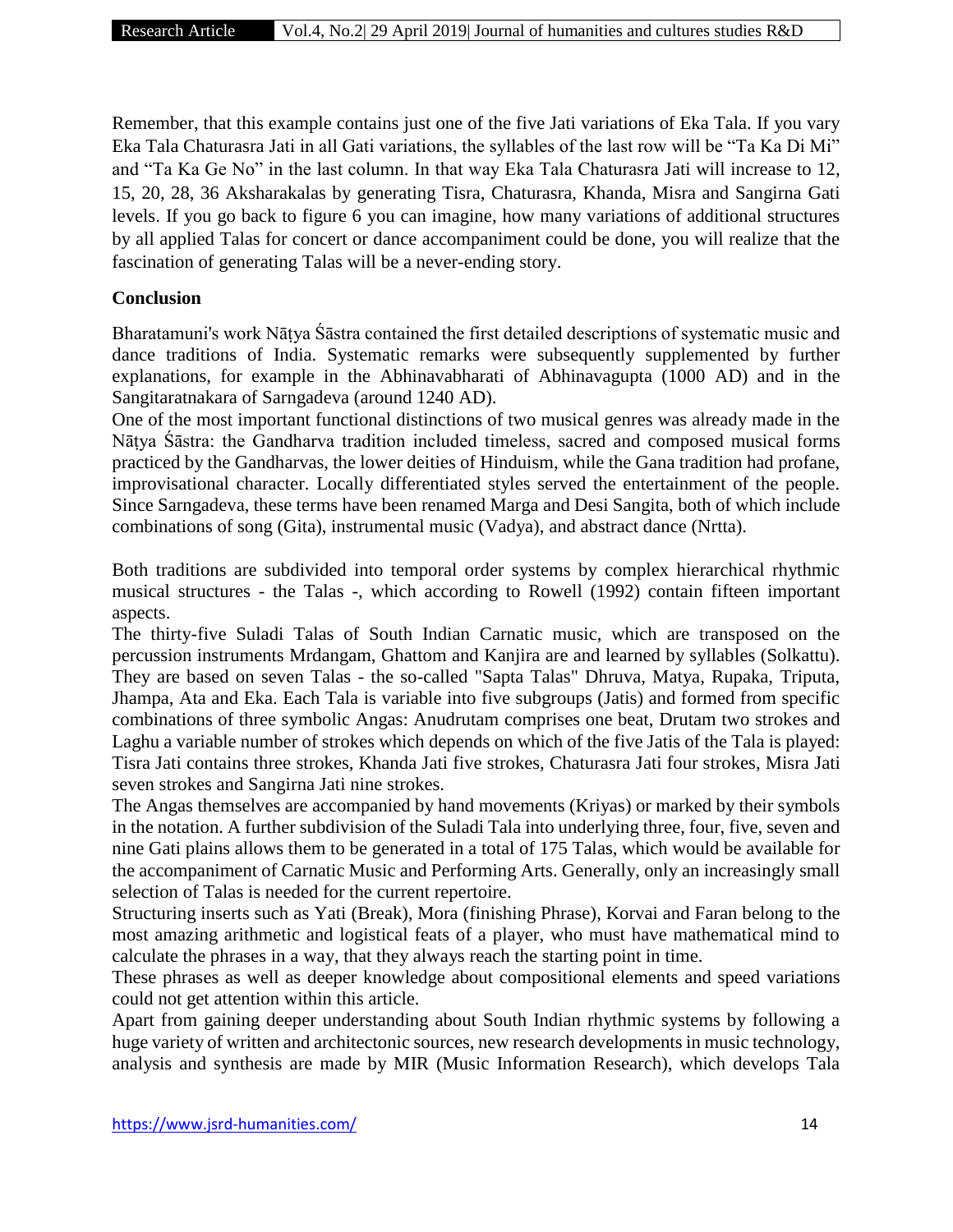tracking systems to note rhythms automatically and develops into further structural analysis of music pieces (Srinivasamurthi 2016).

Indian Carnatic Rhythmic Structures can also be used by all kind of drummers to get adapted into the language of other drums and instruments, what has been done by Darren Moore and is done by Jazz drummers.

For training and perfection in Classical Carnatic Rhythms a personal Guru is highly recommended and necessary to meet the high musical expectations of an Indian audience.

## **References**

(1) Bhagyalekshmi, Dr. S. *Karnatic Music Reader 1.* Nagercoil 629003 S. India: CBH Publications, 2004

(2) Bindu, Karin. *Percussion Art Forms. Aspekte der Produktion und Kommunikation südindischer Talas im Kutiyattam*. Vienna/Munich: LIT Verlag, 2013

(3) Brown, Robert. *The Mrdanga: a study of drumming in South India*. Volume I: Text, Volume II: One hundred and fifty-two Mrdanga Lessons. Dissertation. Los Angeles: University of California, 1965

(4) Chaudari, Subhadra. *Time measure and compositional types in Indian Music. A Historical and Analytical Study of Tāla, Chanda and Nibaddha Musical Forms.* Published by Pradeep Kumar Goel for Aditya Prakashan. New Delhi: Crescent Printing Works (Pvt.), Ltd., 1997

(5) Deva, B. Chaitanya. *Musical Instruments of India. Their History and Development.* New Delhi: Munishiram Manoharlal Publishers, 2000

(6) Moore, Darren. The Adeption of Indian Carnatic Rhythmic Structures and Improvisation Methods into Drumset Language and Performance Practice. Dissertation. Queensland Conservatorium: Griffith University, 2013.

URL[:https://www120.secure.griffith.edu.au/rch/file/97701d73-2863-4a14-a0d9-](https://www120.secure.griffith.edu.au/rch/file/97701d73-2863-4a14-a0d9-13b44113a3ec/1/Moore_2013_02Thesis.pdf) [13b44113a3ec/1/Moore\\_2013\\_02Thesis.pdf;](https://www120.secure.griffith.edu.au/rch/file/97701d73-2863-4a14-a0d9-13b44113a3ec/1/Moore_2013_02Thesis.pdf) Accessed February 2019.

(7) Pesch, Ludwig. *The Illustrated Companion to South Indian Classical Music*. Second Edition 2009. New Delhi: Oxford University Press, 1999

(8) Rowell, Lewis. *Music and Musical Thought in Early India.* London: University of Chicago Press, 1992

(9) Sambamoorthy, P. *History of Indian Music.* Madras –1: The Indian Music Publishing House, 1960

(10) Sen, A.K. *Indian Concept of Rhythm.* Kanishka Publishers, Distributors. Published by Madan Sachdeva for Kanishka Publishers. New Delhi: Efficient Offset Printers, 1994

(11) Srinivasamurthy, Ajay. *A Data-driven Bayesian Approach to Automatic Rhythm Analysis of Indian Art Music.* Thesis Doctoral. Barcelona: UPF, 2016. URL [https://compmusic.upf.edu/phd-thesis-ajay;](https://compmusic.upf.edu/phd-thesis-ajay) Accessed February 2019